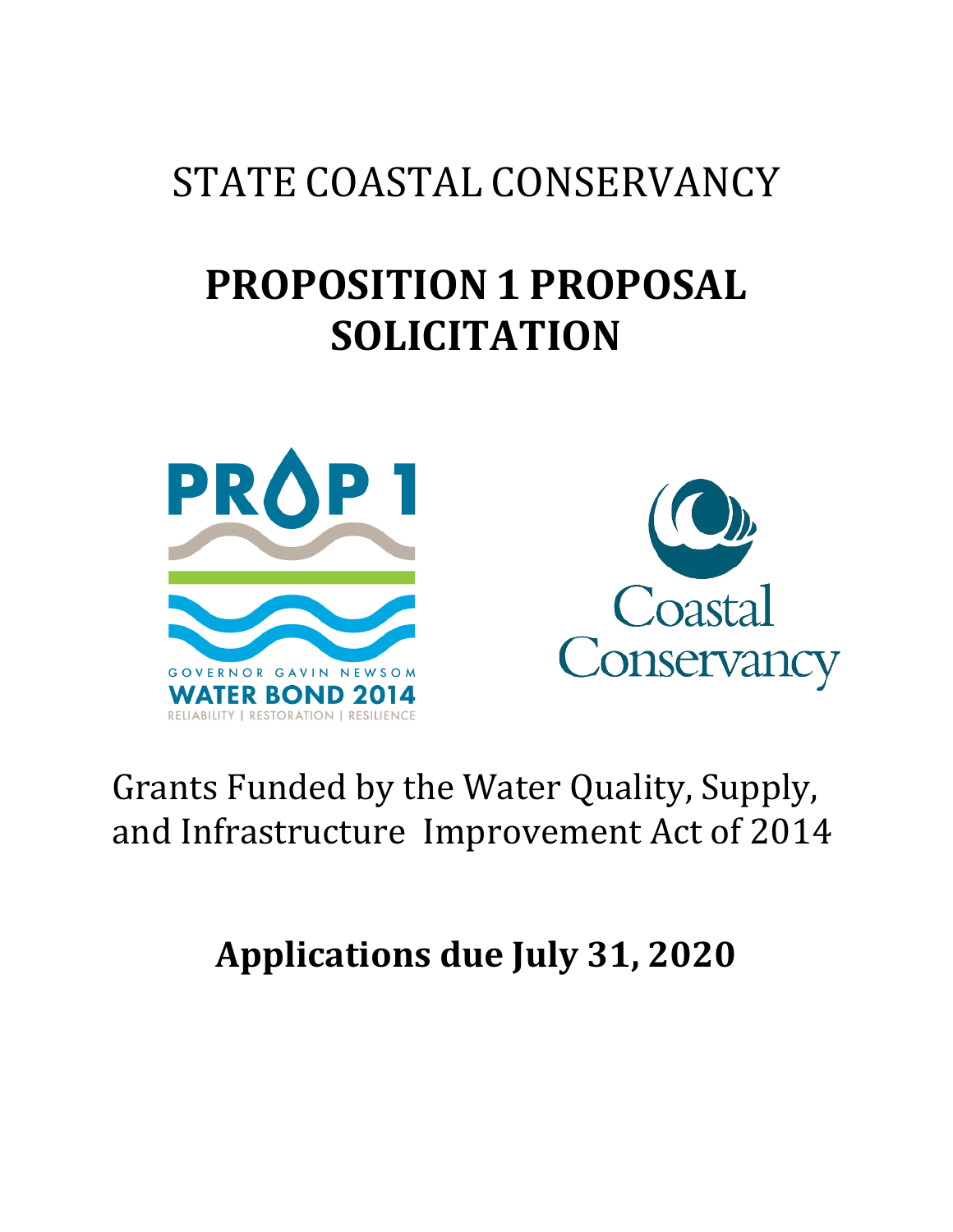### TABLE OF CONTENTS

| I.   |                                               | <b>Introduction</b>                                             | 1  |
|------|-----------------------------------------------|-----------------------------------------------------------------|----|
|      | Α.                                            |                                                                 |    |
|      | <b>B.</b>                                     |                                                                 |    |
|      | C.                                            |                                                                 |    |
| II.  | <b>Solicitation Priorities</b>                |                                                                 |    |
|      | Α.                                            |                                                                 |    |
|      | В.                                            |                                                                 |    |
|      | C.                                            |                                                                 |    |
|      | D.                                            |                                                                 |    |
|      | Ε.                                            | Priority for Projects that Benefit Disadvantaged Communities  5 |    |
|      | F.                                            | Projects that Promote and Implement State Plans and Policies 6  |    |
|      | G.                                            |                                                                 |    |
| III. | <b>Eligibility and Required Criteria</b>      |                                                                 | 6  |
|      | A.                                            |                                                                 |    |
|      | В.                                            |                                                                 |    |
|      | C.                                            |                                                                 |    |
|      | D.                                            |                                                                 |    |
|      | E.                                            |                                                                 |    |
|      | F.                                            |                                                                 |    |
| IV.  | <b>Grant Application Process and Timeline</b> |                                                                 | 8  |
|      | Α.                                            |                                                                 |    |
|      | <b>B.</b>                                     |                                                                 |    |
|      | C.                                            |                                                                 |    |
|      | D.                                            |                                                                 |    |
|      | Ε.                                            |                                                                 |    |
| V.   | <b>Application Evaluation and Scoring</b>     |                                                                 | 12 |
|      | Α.                                            |                                                                 |    |
|      | В.                                            |                                                                 |    |
|      | C.                                            |                                                                 |    |
| VI.  |                                               | <b>Additional Information</b>                                   | 15 |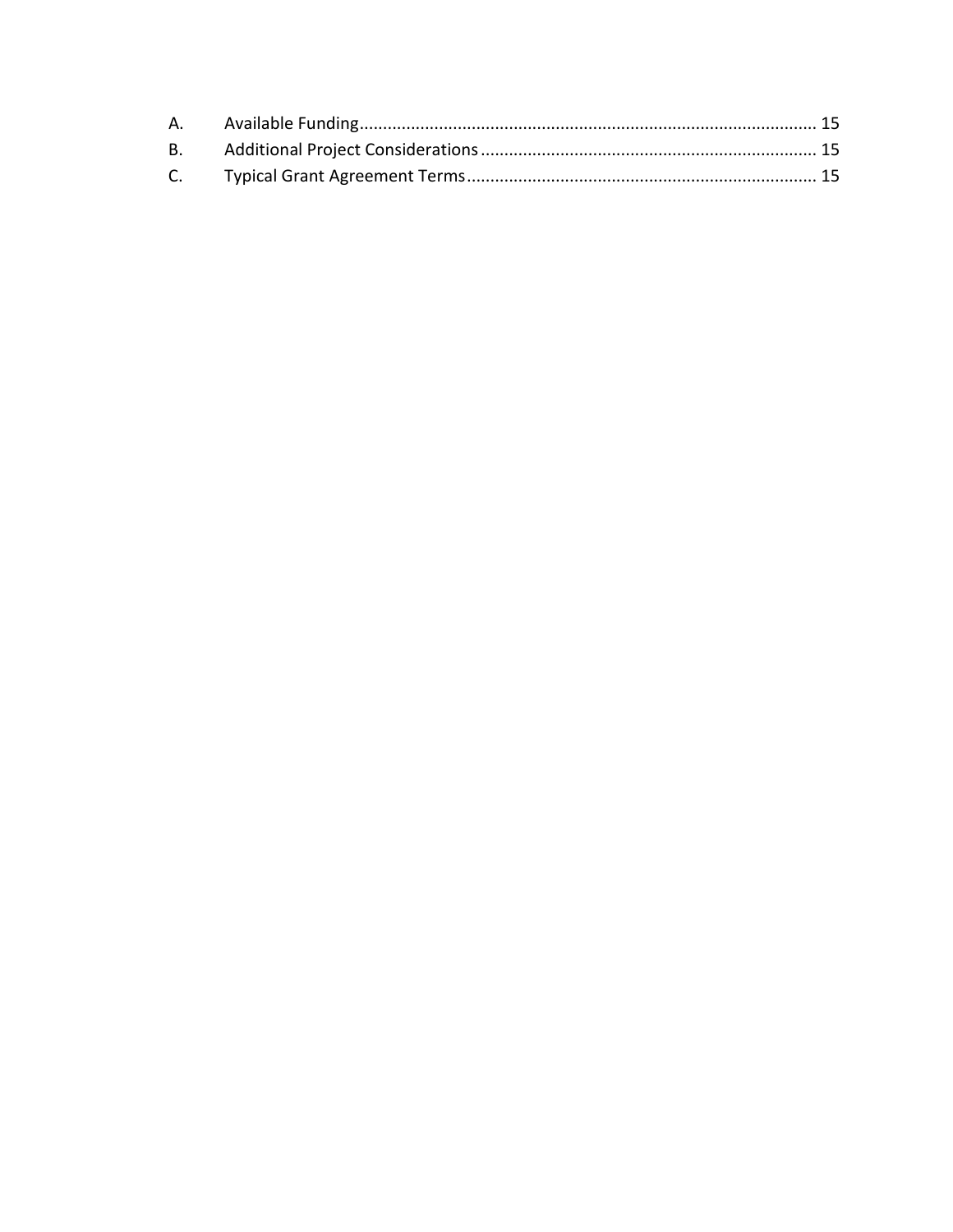#### <span id="page-3-0"></span>**I. Introduction**

#### <span id="page-3-1"></span>**A. State Coastal Conservancy's Southern California Proposition 1 Grants**

The State Coastal Conservancy ("Conservancy") is a state agency, established in 1976, to work proactively with local communities to implement multi-benefit projects that protect and enhance coastal resources. The Conservancy works along the entire length of California's coast, within the watersheds of rivers and streams that extend inland from the coast, and throughout the nine-county San Francisco Bay Area.

The Water Quality, Supply, and Infrastructure Improvement Act of 2014 ("Proposition 1") was approved by voters in November 2014. Proposition 1 is codified as Division 26.7 of the Water Code. The purposes of Proposition 1 include generating funding to address water quality, water supply and watershed protection and restoration. Chapter 6 of Proposition 1 allocates \$100.5 million to the Conservancy for competitive grants for multi-benefit ecosystem and watershed protection and restoration projects, Water Code Section 79731(j).

The Conservancy has four priorities for Proposition 1 grants. The four priority project types include: water sustainability improvements, anadromous fish habitat enhancement, wetland restoration and urban greening. The Conservancy's Proposition 1 program priorities, grant application processes, and scoring criteria are further explained in our **Proposition 1 Grant** [Program Guidelines](https://scc.ca.gov/files/2019/11/Prop-1-Guidelines-Sept-2016-AB434-compliant.pdf) (2016) (click [here](https://scc.ca.gov/files/2019/11/Prop-1-Guidelines-Sept-2016-AB434-compliant.pdf) for the link).

This solicitation seeks to fund projects in Central California (San Mateo, Santa Cruz, Monterey, San Luis Obispo and Santa Barbara counties) and Southern California (Ventura, Los Angeles, Orange and San Diego counties). **The Conservancy expects to have about \$3 million in funding available for Central California and \$2 million in funding available for Southern California.** There are no minimum or maximum award amounts, though most funded projects are typically between \$50,000 and \$1,000,000.

#### <span id="page-3-2"></span>**B. Solicitation Schedule**

The Conservancy will have two Proposition 1 solicitations in 2020. A solicitation for North Coast projects which closed on April 30, and the current solicitation. The schedule for the current solicitation is as follows:

| <b>Solicitation Released</b>    | May 4, 2020           |
|---------------------------------|-----------------------|
| Webinar                         | May 21, 2020, 2 pm    |
| Proposals due                   | July 31, 2020         |
| Evaluation                      | August - October 2020 |
| <b>Earliest Potential Board</b> | January 2021          |
| Meeting*                        |                       |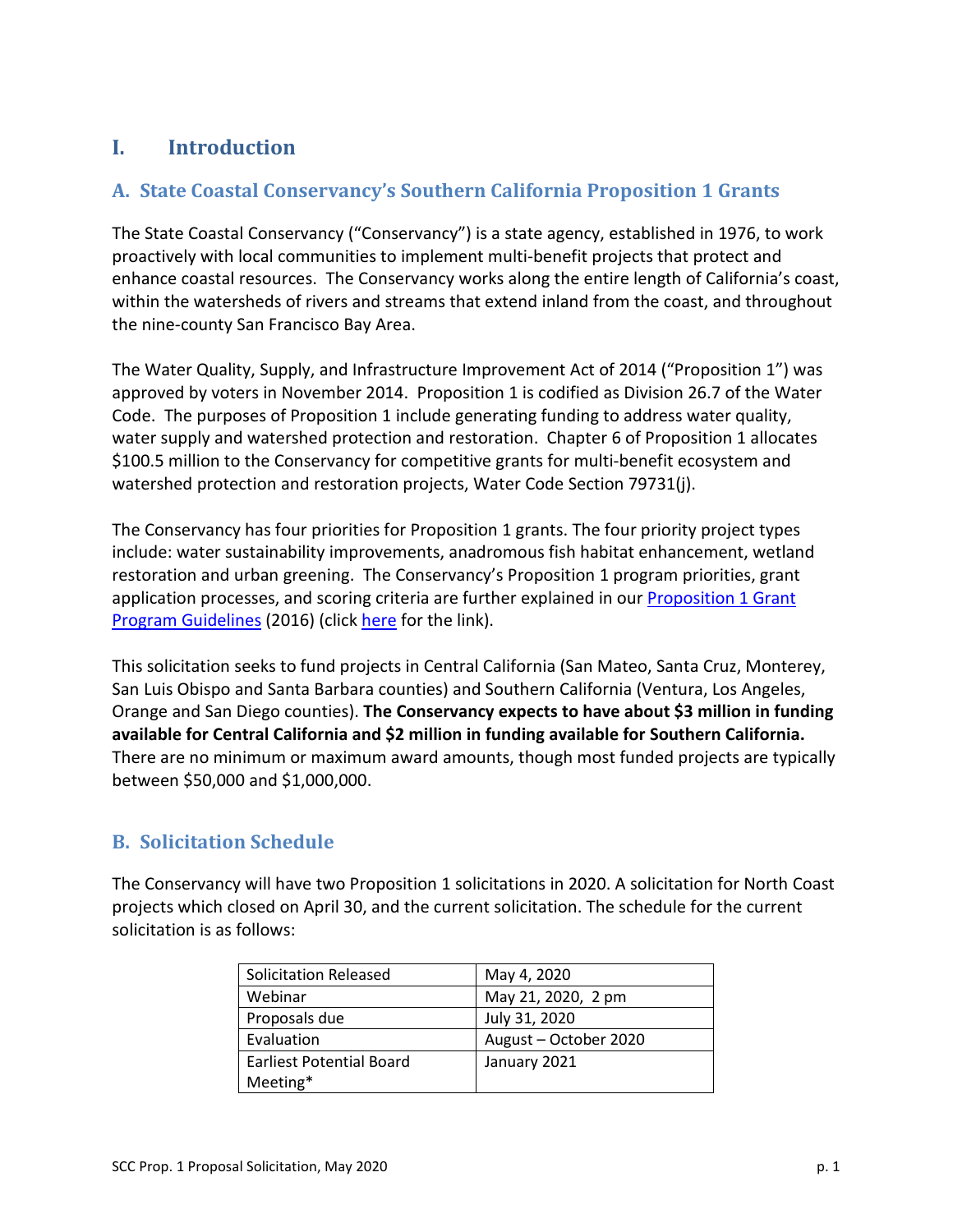If you want to attend the informational webinar, please register at thi[s link:](https://attendee.gotowebinar.com/register/7108520101384291088)

\* All Proposition 1 grants will be awarded at a Coastal Conservancy board meeting. The specific meeting when a grant will be considered will depend on project readiness and staff capacity. The soonest a grant could be awarded from this round will be January 2021.

#### **C. Grant Application**

All of these materials required for the Proposition 1 Grant Application are posted on the Conservancy's [webpage](http://scc.ca.gov/grants/proposition-1-grants/) [\(http://scc.ca.gov/grants/proposition-1-grants/.](http://scc.ca.gov/grants/proposition-1-grants/) This includes the [grant](https://scc.ca.gov/files/2020/02/SCC_P1R12_-application.docx)  [application](https://scc.ca.gov/files/2020/02/SCC_P1R12_-application.docx) document, a [Conservation Corps Consultation Review](http://scc.ca.gov/files/2018/12/2018-Corps-Prop-1-Consultation-Process-and-Form-Rev.-12-2018.pdf) document, and the [Nonprofit](https://scc.ca.gov/files/2019/07/SCC_Grant_Appl-NPO_PreAwardQuestionnaire.pdf)  [Organization Pre-Award Questionnaire,](https://scc.ca.gov/files/2019/07/SCC_Grant_Appl-NPO_PreAwardQuestionnaire.pdf) which must be submitted by nonprofit organization applicants.

#### <span id="page-4-0"></span>**II. Solicitation Priorities**

<span id="page-4-1"></span>Every five years, the Conservancy adopts a [Strategic Plan](https://scc.ca.gov/files/2019/10/Strategic-Plan-2018-2022-AB434.pdf) (click [here](https://scc.ca.gov/files/2019/10/Strategic-Plan-2018-2022-AB434.pdf) for the link), which identifies the Conservancy's goals and specific objectives. The current Strategic Plan was adopted in 2018 to guide the Conservancy's work through 2022.

Based on the priority issues within our jurisdiction, reviewing existing state plans, and screening for projects that achieve multiple benefits, serve disadvantaged communities, and result in quantifiable outcomes, the Conservancy identified four priorities for Proposition 1 expenditures:

- Water Sustainability
- Protect and Enhance Anadromous Fish Habitat
- Wetland Restoration
- Urban Greening

In addition, priority is given to projects that serve disadvantaged communities and projects that further State and local plans. These priorities are further discussed below.

#### **A. Water Sustainability**

*Advance the sustainable use and management of water in coastal watersheds in order to achieve conservation benefits, improve ecosystem health, and increase climate resiliency.*

Many coastal areas rely heavily on local water supplies, including groundwater and local storage. The Conservancy will seek to implement projects that improve water use and management to achieve multiple objectives: increasing water supply reliability while decreasing impacts to aquatic and riparian habitats, improving both ecosystem and water supply resiliency to impacts of climate change, protecting summer flows for salmonids and other aquatic species,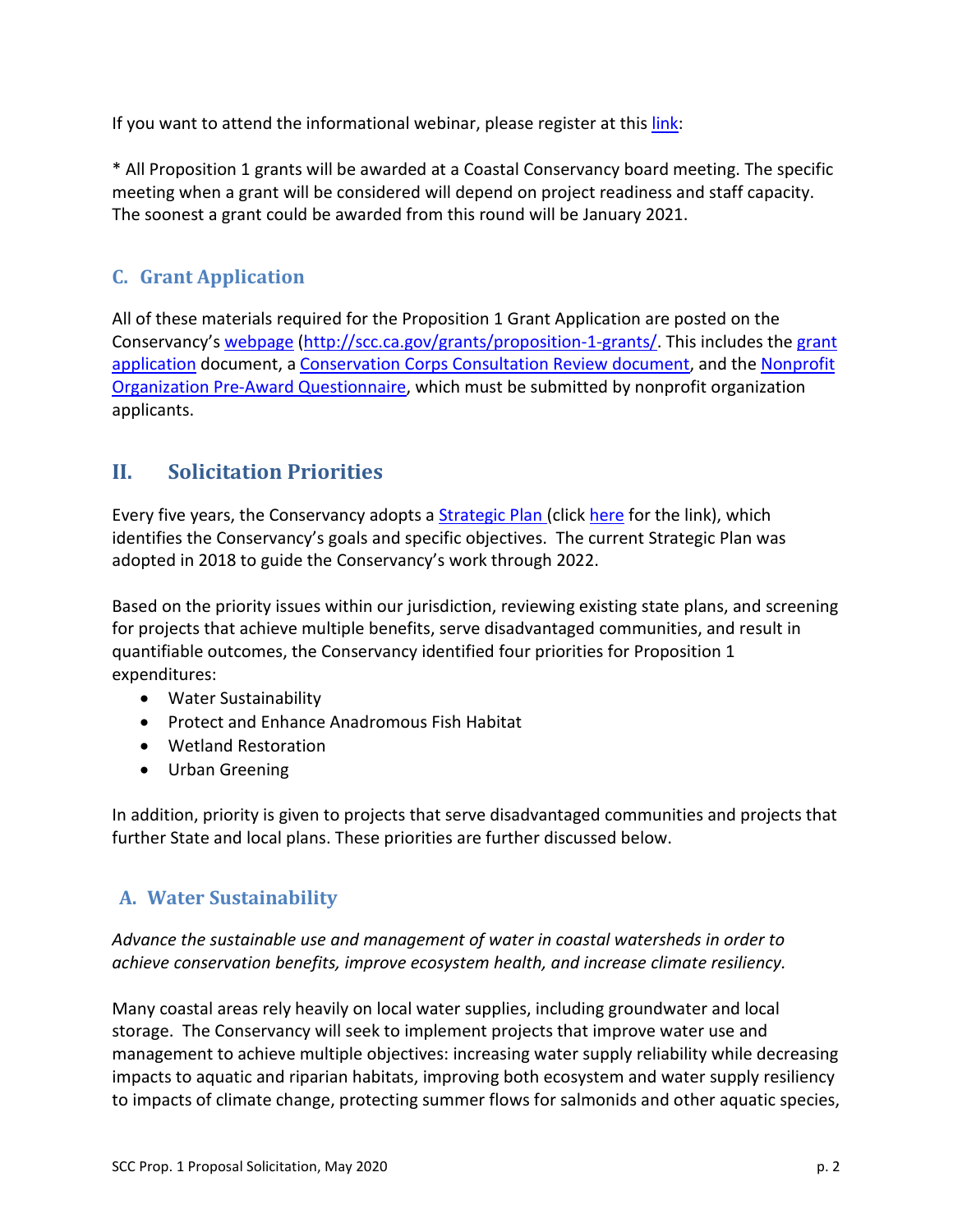increasing groundwater recharge, decreasing flood flows, and reducing polluted runoff. Multibenefit water sustainability projects could include: floodplain restoration, implementation of agricultural best management practices to improve water quality, rainwater capture, groundwater recharge, off stream storage, irrigation improvement, and watershed land conservation.

Coastal agriculture is an important economic driver in some regions and the Conservancy is charged with implementing a program of agricultural protection. Conflicts can arise between water use for agriculture and natural resource protection. Agricultural water use may deplete flows in coastal streams and agricultural practices may impact water quality thereby degrading habitat for salmon, steelhead and other aquatic and riparian species. However, there are many opportunities to lessen the conflicts between "fish and farms" by implementing multi-benefit water storage, groundwater recharge, irrigation improvement projects and other best management practices. These solutions will help farmers prepare for climate change by providing greater certainty about their water supply, while also improving conditions in coastal streams and rivers. Some of these projects can help slow seawater intrusion into coastal aquifers.

Water sustainability projects are consistent with the purposes of Chapter 6 of Proposition 1. They will implement watershed adaptation projects to reduce the impacts of climate change, protect and restore coastal watersheds, assist in the recovery of listed species, and improve water related agricultural sustainability projects. These projects implement Actions #1, 2 and 6 of the California Water Action Plan and several actions in the Safeguarding California Plan. By protecting habitat, supporting coastal agriculture and preparing for climate change impacts; these projects advance the Coastal Conservancy's Strategic Plan Goals 5, 6, 7, 11 and 13.

#### **B. Protect and Enhance Anadromous Fish Habitat**

#### *Restore habitat, including flow needed for achieving the health of anadromous fish populations.*

Coastal salmon and steelhead are important to coastal ecosystem health. These fish provide an important food source, are culturally important to tribes, and an important part of the local economy in some coastal areas. The Conservancy will support projects that protect important watershed lands, remove high priority fish passage barriers, restore riparian, off channel or estuarine habitat, and secure instream flows with appropriate volume and temperature to support anadromous fish populations. These projects will increase available habitat and increase resilience of these populations to the potential impacts of climate change.

The Conservancy has supported many efforts to identify priority projects and to implement restoration projects to restore anadromous fish habitat. Removing barriers to spawning grounds is one of the simpler steps that can be taken to increase available habitat. Prioritization of barrier removal projects will be informed by the California Fish Passage Forum and, in the San Francisco Bay Area, by the San Francisco Estuary Watersheds Evaluation. The Conservancy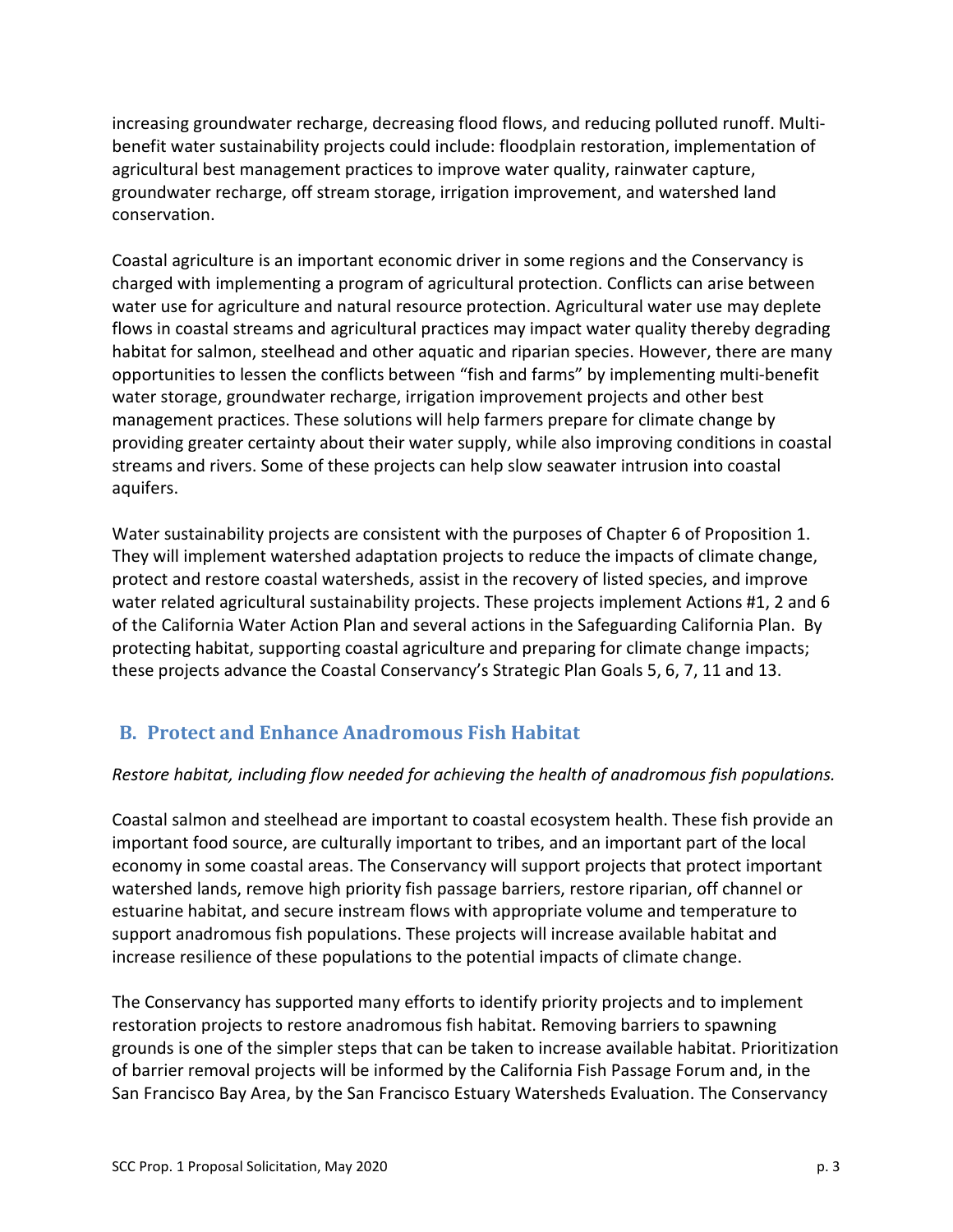has coordinated and will continue to coordinate with the National Marine Fisheries Service and the California Department of Fish and Wildlife on identifying priorities.

Removal of fish barriers and restoration of fish habitat are specific purposes identified in Chapter 6 of Proposition 1. These projects will implement Action #4 in the California Water Action Plan - protect and restore important ecosystems. Consistent with the Safeguarding Plan, these projects will protect and restore water resources for important ecosystems. These projects advance the Conservancy's Strategic Plan Goals #5 and #11 by enhancing habitats, natural resources and watersheds.

#### **C. Wetland Restoration**

*Enhance wetlands and subtidal habitats to restore ecosystem function and provide multi-benefit flood protection, resilient shorelines and other ecosystem benefits.*

The Conservancy has been a leader in planning and implementing coastal wetland restoration around the state for the past several decades. Proposition 1 funding will help continue this leadership, implementing tidal wetlands restoration, managed pond enhancement, eelgrass and oyster restoration, and construction of gently-sloping levees to protect shoreline communities while also providing transitional habitat. The Conservancy's wetland restoration projects will seek to restore wetland habitat function across a range of wetland habitats types, from subtidal areas to upland transition areas, including non-tidal wetlands. The Conservancy will prioritize multi-benefit projects that increase community and agricultural resilience to sea level rise and storm events, provide wildlife habitat, improve water quality, and restore ecological function.

The San Francisco Baylands Ecosystem Habitat Goals Science Update, the San Francisco Bay Subtidal Habitat Goals Report, the San Francisco Bay Joint Venture's project list, the Southern California Wetlands Recovery Project Regional Strategy, and other science based state and regional plans will inform the prioritization of these projects.

Wetland and subtidal habitat enhancement projects and multi-benefit flood protection projects implement Action #4 of the California Water Action Plan- protect and restore important ecosystems. Consistent with the Safeguarding Plan, these projects will protect and restore water resources for important ecosystems; promote nature-based solutions for adapting to climate change, and support cost effective green infrastructure. These projects advance the Conservancy's Strategic Plan Goals #5, #7 and #11 by enhancing habitats and helping prepare for climate change impacts.

#### <span id="page-6-0"></span>**D. Urban Greening**

*Build urban greening projects that increase groundwater recharge, reduce runoff, improve water quality and improve urban watershed health while creating public green-space and expanding urban forests.*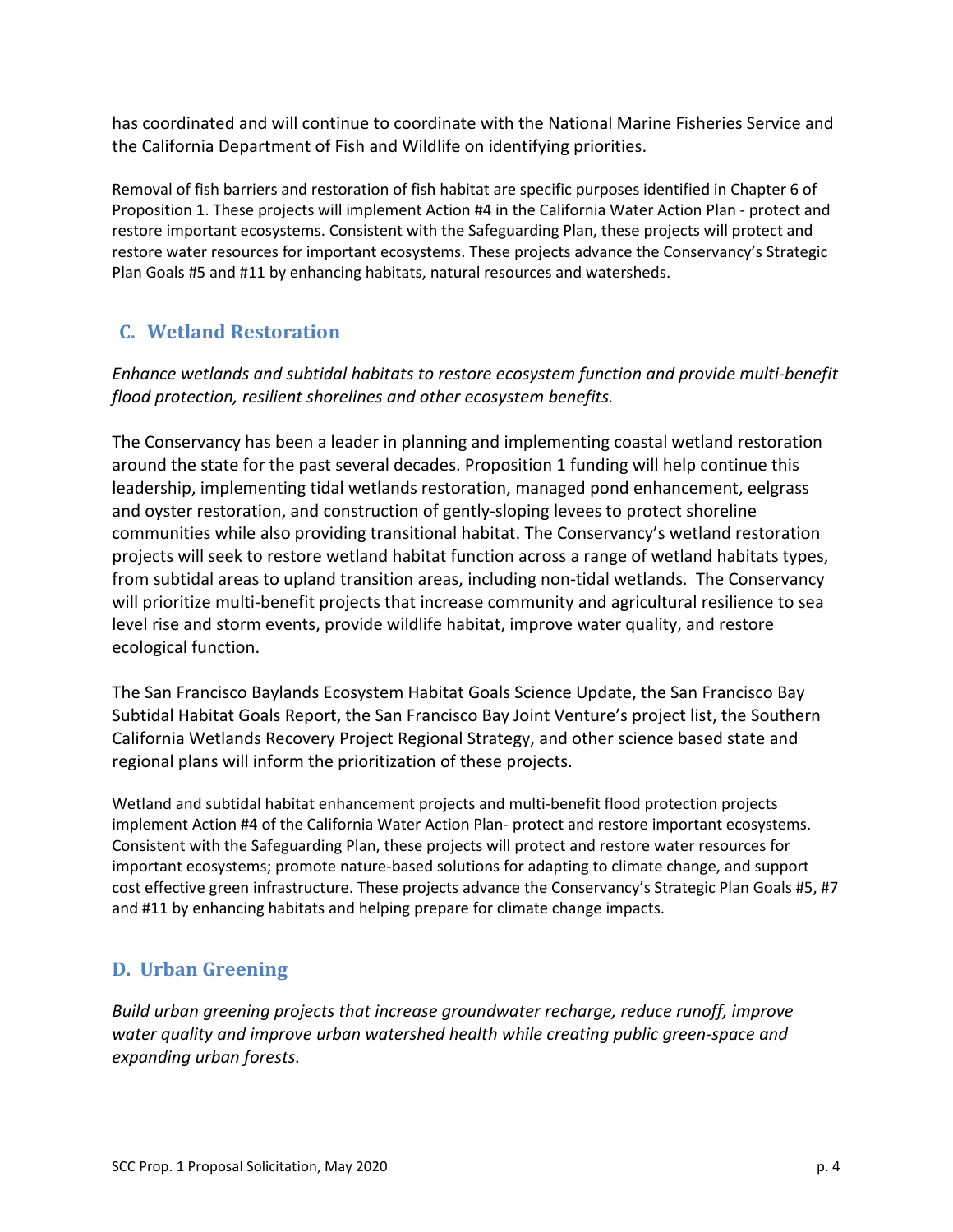In many urban areas, there are opportunities to create greener, more environmentally sustainable and livable communities by creating new parks, improving existing parks and green spaces, and planting trees. If designed correctly, these projects can infiltrate stormwater, improve groundwater recharge, and improve water quality. Projects may also provide additional benefits such as reducing urban heat island effects, improving air quality, increasing walkability and increasing neighborhood safety.

The Conservancy has helped plan and construct several multi-benefit urban greening projects in both the Bay Area and Southern California including projects in Compton, Richmond, and Los Angeles. In Compton, the Conservancy worked with the City, the School District, and the Mountains Recreation and Conservation Authority to develop a park on the site of an elementary school yard that served both the community and the school, and was designed to capture rainwater that could be used for on-site irrigation. Landscaped largely with native species, it is a multi-purpose, multi-benefit project that demonstrates the effectiveness of this kind of investment. With Proposition 1 funds, the Conservancy will implement more projects of this type that incorporate many green infrastructure elements, including water retention and storage, and shade trees for heat relief.

Urban greening projects advance several of the purposes of Chapter 6, including implementing watershed adaptation projects to reduce the impacts of climate change on communities, protecting urban watershed health and implementing urban river greenways. These projects implement Actions #2 and #6 of the California Water Action Plan by increasing integrated water management across all levels of government and increasing groundwater storage. The health section of the Safeguarding California Plan specifically identifies urban greening as a strategy to reduce the impacts of extreme heat events, and urban greening projects implement Goals 2, 5, 7 and 11 of the Conservancy's Strategic Plan.

#### <span id="page-7-0"></span>**E. Priority for Projects that Benefit Disadvantaged Communities**

Proposition 1 defines a disadvantaged community as "a community with an annual median household income that is less than 80 percent of the statewide annual median household income." (CA Water Code Section 79505.5.) Chapter 6 of Proposition 1 does not require that a specific portion of funding go to disadvantaged communities. However, the Conservancy will strive to ensure that a significant portion of its Proposition 1 funding benefit these communities.

The Department of Water Resources has developed an online [map viewer](https://gis.water.ca.gov/app/dacs/) (linked [here\)](https://gis.water.ca.gov/app/dacs/) which enables the public to see the boundaries of the disadvantaged communities, based on census data including the American Community Survey. Communities are defined at different geographic scales, including county, census tract and census place.

The Conservancy encourages applicants to practice meaningful community engagement in project development to ensure that projects are aligned with the needs and opportunities in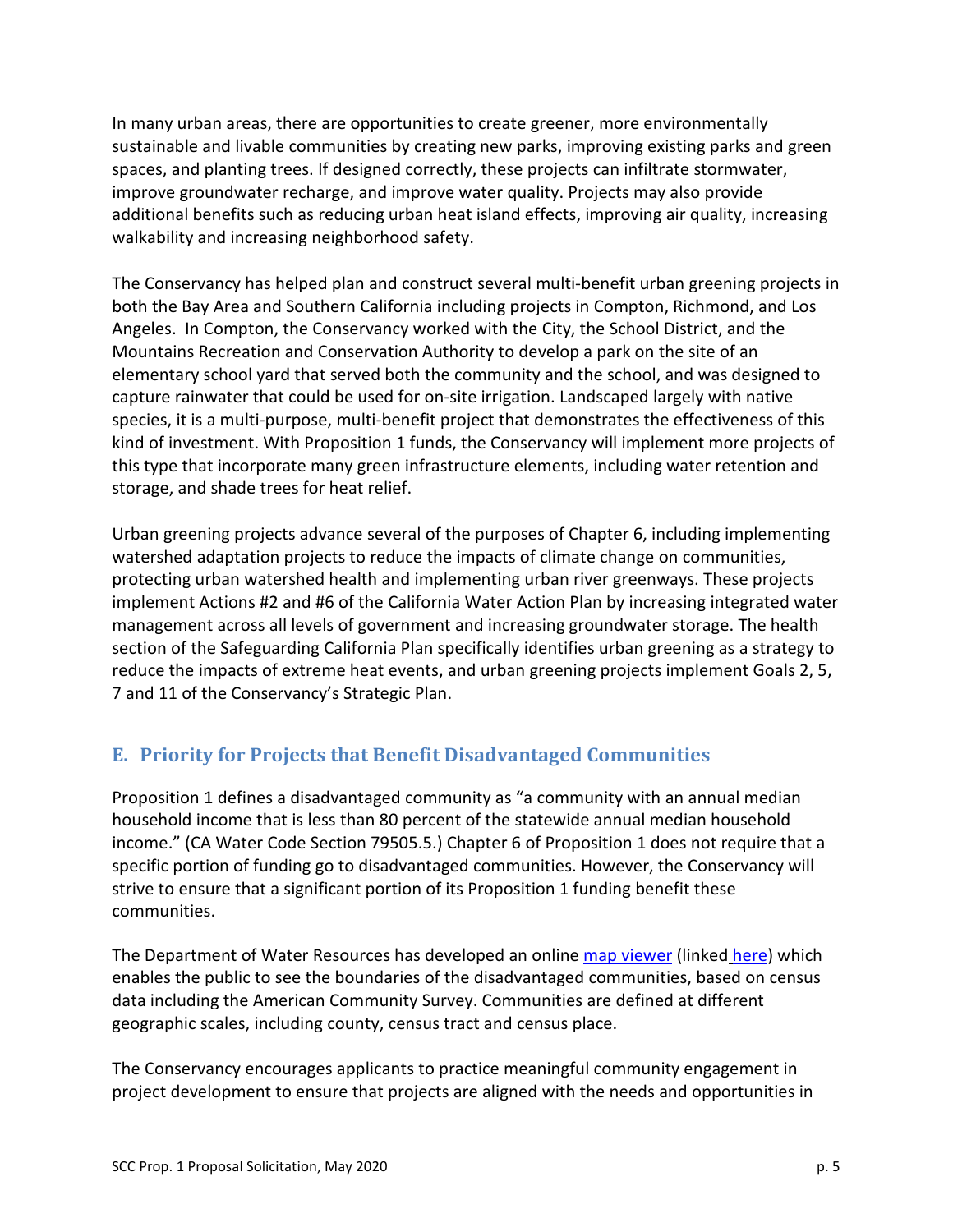disadvantaged communities. A link to the Conservancy's tips for meaningful community engagement can be found [here.](https://scc.ca.gov/files/2019/07/Tips-for-Meaningful-Community-Engagement.pdf)

#### <span id="page-8-0"></span>**F. Projects that Promote and Implement State Plans and Policies**

Priority will be given to projects that implement state plans and policies. The Conservancy's project selection criteria require that all Conservancy projects be consistent with statewide plans and priorities, see Section III.D below. Proposition 1 requires that projects be consistent with the goals identified in the California Water Action Plan. Links to [key plans](http://scc.ca.gov/about/regional-and-statewide-plans/) can be found at this [page](http://scc.ca.gov/about/regional-and-statewide-plans/) on the Conservancy's website.

#### <span id="page-8-1"></span>**III. Eligibility and Required Criteria**

#### <span id="page-8-2"></span>**A. Eligible Grantees**

Eligible applicants for Proposition 1 grant funding from the Conservancy are:

- Public agencies as defined in Proposition 1: any state agency or department, special district, joint powers authority, city, county, city and county, or other political subdivision of the state.
- Any private, nonprofit organization that qualifies under Section 501(c) (3) of the United States Internal Revenue Code.
- Indian Tribes that are either federal**l**y recognized or listed on the Native Heritage Commission's California Tribal Consultation List.
- Public utilities and mutual water companies; projects proposed by this type of applicant must have a clear and definite public purpose and must benefit the customers of the water system and not the investors. Additional eligibility requirements apply to any eligible grantee that is also an urban water supplier or an agricultural water supplier, as set forth in Proposition 1, Water Code Section 79712(b).

#### <span id="page-8-3"></span>**B. Project Eligibility**

To be eligible for this round of Proposition 1 funding, projects must advance at least one of the purposes of Chapter 6 of Proposition 1. Proposition 1 funds must be spent consistent with the General Obligation Bond Law, Government Code Section 16727. In general, this means projects must entail the construction or acquisition of capital assets and/or activities that are incidentally but directly related to construction or acquisition, such as planning, design and engineering.

Proposition 1 contains additional provisions that may make some projects ineligible, these include:

• All projects funded by Proposition 1 must be consistent with the Porter-Cologne Water Quality Control Act (Division 7 of the Water Code) and the State's [five-year](http://www.ebudget.ca.gov/2015-Infrastructure-Plan.pdf)  [infrastructure plan p](http://www.ebudget.ca.gov/2015-Infrastructure-Plan.pdf)repared pursuant to Government Code section 13100.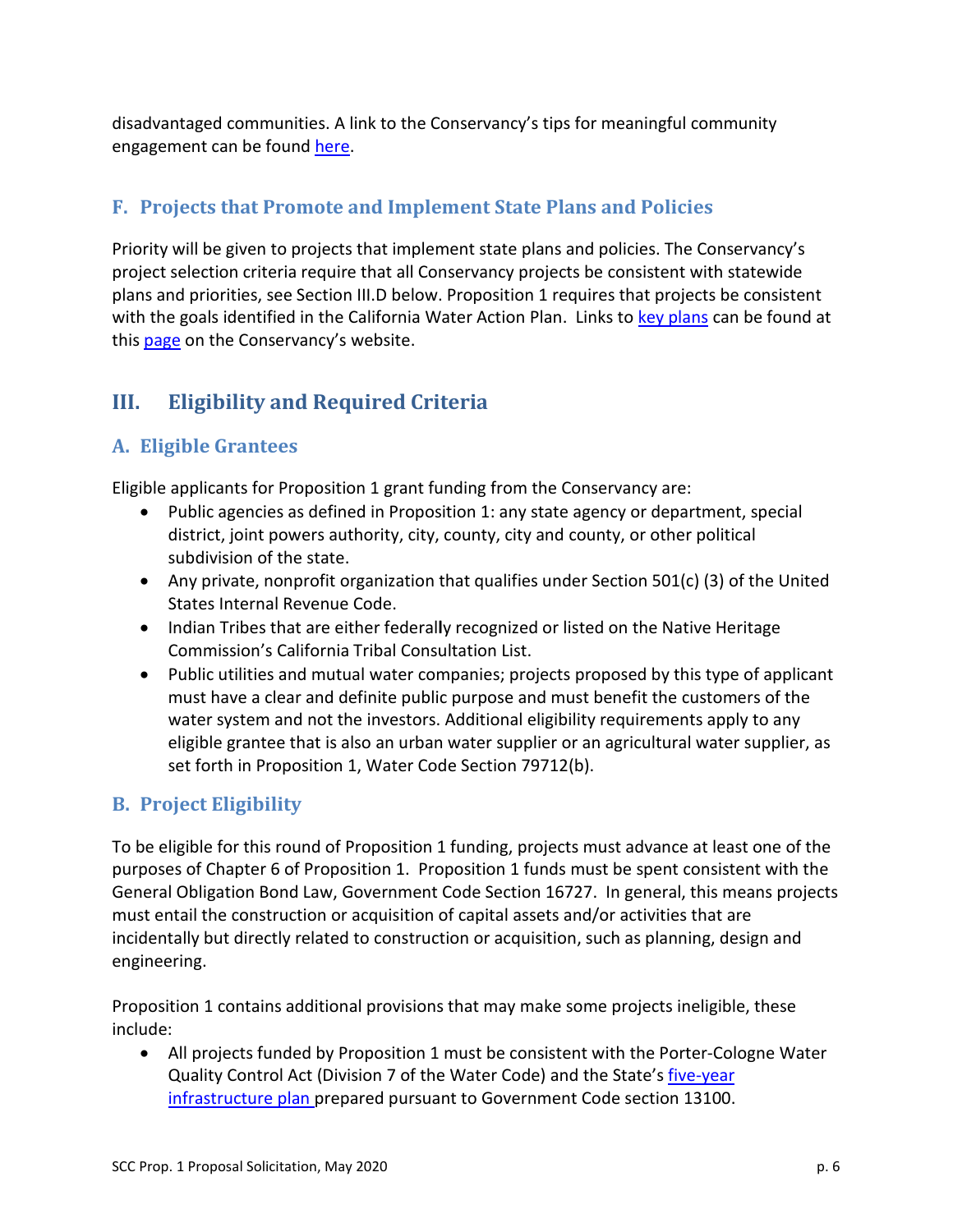- Proposition 1 cannot be used to fund acquisitions of land by eminent domain. Water Code Section 79711(g).
- Proposition 1 funds may only be used for projects that will provide benefits or improvements that are greater than required applicable environmental mitigation measures or compliance obligations.
- Land acquisition projects, including acquisition of conservation easements, are eligible if they are consistent with the purposes of Chapter 6 of Proposition 1.
- Proposition 1 funds are appropriated to the Conservancy with a maximum of five years for expenditure. Projects must be ready to start work and able to be completed within a maximum of five years.

#### <span id="page-9-0"></span>**C. Coastal Conservancy Jurisdiction**

<span id="page-9-1"></span>The Conservancy supports projects within coastal draining watersheds and in the entirety of the nine-county Bay Area region. For this specific grant solicitation projects must fall within the Conservancy's Central Coast or South Coast regions [\(see the map here\)](https://scc.ca.gov/files/2020/05/Prop-1-Map-Central-and-South-Coast.jpg). This includes coastal draining watersheds from San Mateo through San Diego counties. Although the Conservancy has specific authority to work in the Santa Ana River watershed to implement the Santa Ana River Conservancy Program, the current solicitation does not include the jurisdiction of the Santa Ana River Conservancy Program.

#### **D. Conservancy Required Project Selection Criteria**

The Conservancy has adopted [Project Selection Criteria,](http://scc.ca.gov/grants/project-selection-criteria/) last updated in October 2014, which set forth the evaluation criteria that the Conservancy uses for all of its grant programs. To be eligible for Conservancy funding, a project must meet the Conservancy's required project selection criteria:

- **Promotion of the Conservancy's statutory programs and purposes** (Division 21 of the Public Resources Code);
- **Consistency with purposes of the funding source;**
- **Promotion and implementation of state plans and policies** (specific plans and policies and the specific goals or objectives within those plans and polices that would be furthered by the project);
- **Support from the public;**
- **Location** (must benefit coastal, ocean resources, or the San Francisco Bay region);
- **Need** (desired project or result will not occur without Conservancy participation);
- **Greater-than-local interest;**
- **Sea level rise vulnerability.** (Consistent with Executive Order S-13-08, for new projects located in areas vulnerable to future sea level rise, planning shall consider a range of sea level rise scenarios in order to assess project vulnerability and, to the extent feasible, reduce expected risks and increase resiliency to sea level rise.)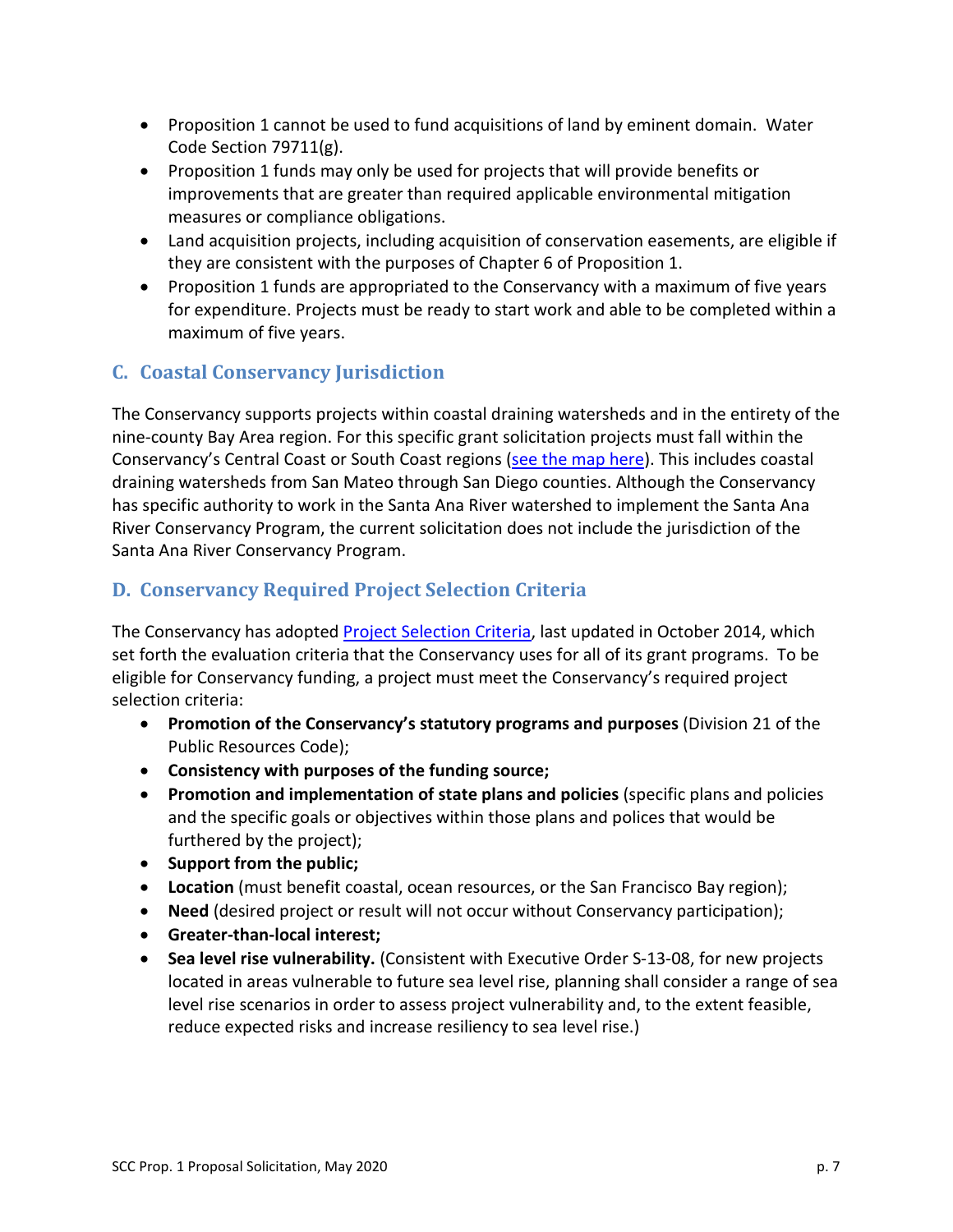#### <span id="page-10-0"></span>**E. Environmental Documents and Permits**

The Conservancy is required to comply with the California Environmental Quality Act (CEQA). Grant applicants should consider whether their proposed project will trigger the need for an environmental impact report or negative declaration or whether a CEQA exemption applies. How CEQA applies and the status of CEQA compliance must be addressed in the grant application.

Applicants are strongly encouraged to use expedited or simplified permitting approaches where available and applicable.

#### <span id="page-10-1"></span>**F. Project Monitoring and Reporting**

All grant applications must include a monitoring and reporting component that explains how the effectiveness of the project will be measured and reported. The monitoring and reporting component will vary depending on the nature of the project. If the project involves development of a CEQA document the Mitigation Monitoring and Reporting Program may be submitted for consideration as the approved project monitoring and reporting template. The grant application evaluation will assess the robustness of the proposed monitoring program. In addition, Conservancy staff will work with grantees to develop appropriate monitoring and reporting templates and procedures. For wetland and watershed restoration and protection projects, applicants will be required to conduct a baseline report utilizing the California Rapid Assessment Method (CRAM) within the year prior to the beginning of project construction, unless otherwise agreed upon in writing by the Conservancy and the grantee. (More information is available at [http://www.cramwetlands.org/\)](http://www.cramwetlands.org/). Applicants will also be required to provide a plan for Completion of Post-Construction CRAM Assessment, including a budget and timeline for the collection of at least one additional CRAM assessment following construction of the project and prior to the completion date of the grant agreement in order to document the change in wetland condition at the project site. Costs associated with CRAM assessment should be included in the proposed project budget.

#### <span id="page-10-2"></span>**IV. Grant Application Process and Timeline**

#### <span id="page-10-3"></span>**A. Project Solicitation Period**

The Proposal Solicitation period for this round of funding will be from May 4, 2020. Grant applications must be submitted during the solicitation period.

#### **Grant applications must be received by July 31, 2020.**

The Conservancy will hold one informational webinar on April 21 at 2 pm. If you want to attend the informational webinar, please register at this link: [REGISTER FOR WEBINAR](https://attendee.gotowebinar.com/register/7108520101384291088)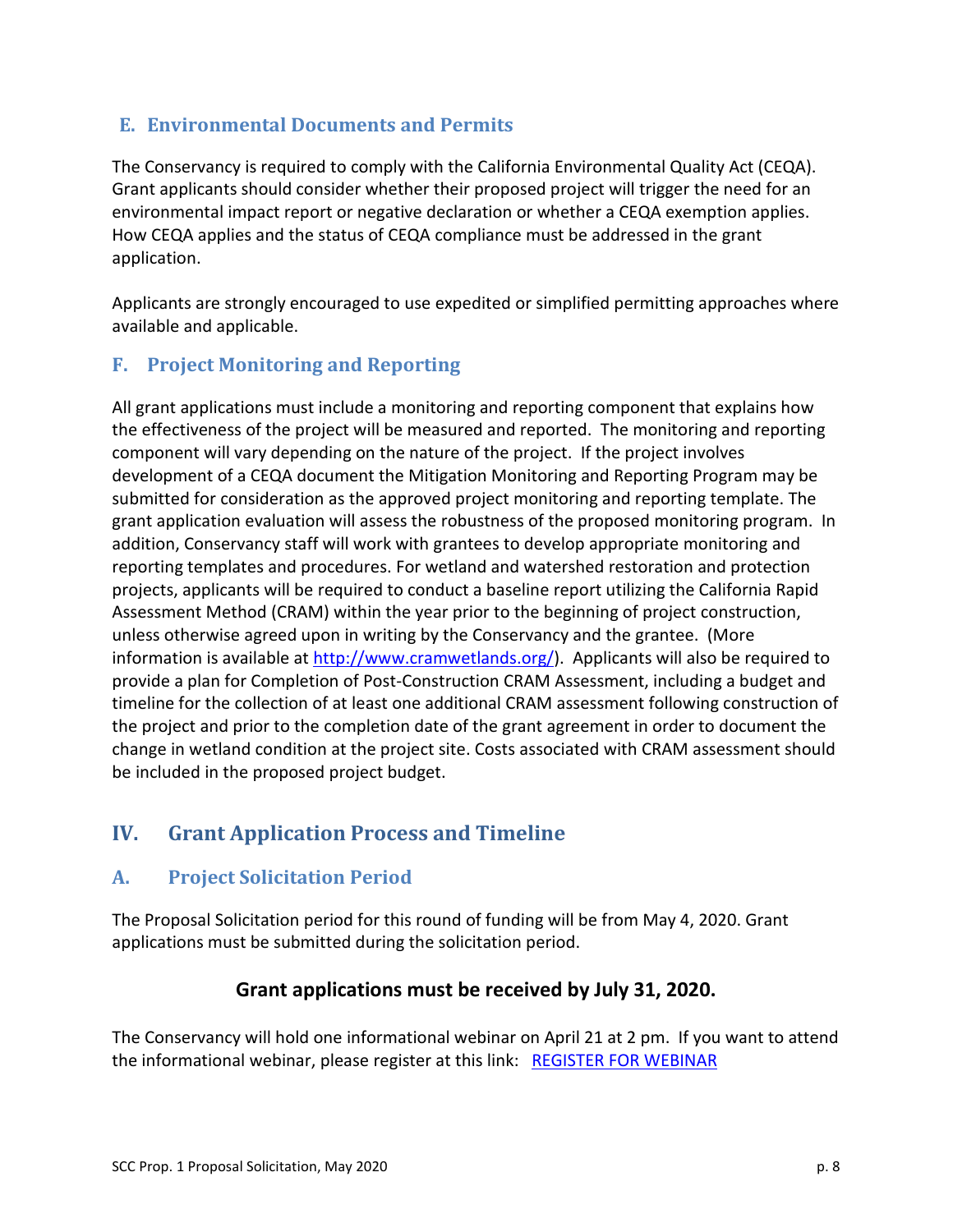#### <span id="page-11-0"></span>**B. Pre-Proposal Consultation and Application Assistance**

Applicants are encouraged to consult with Conservancy staff during the project solicitation period, prior to submitting their applications. Pre-proposal consultation and application assistance will be available to any potential applicant but is not required. Conservancy staff will be available to discuss projects and application-related questions, they will not be able to review full proposals before they are submitted.

If you have questions on your Prop. 1 project proposal and would like feedback, please email a short description of your project (1-2 paragraphs including specific location information) and your questions to the applicable regional managers:

Central Coast (San Mateo (coastside only), Santa Cruz, Monterey, San Luis Obispo, and Santa Barbara counties): Trish Chapman, [trish.chapman@scc.ca.gov](mailto:trish.chapman@scc.ca.gov)

South Coast (Ventura, Los Angeles, Orange, and San Diego counties): Megan Cooper[,megan.cooper@scc.ca.gov.](mailto:megan.cooper@scc.ca.gov)

A request must be submitted, in order to receive application assistance.

#### <span id="page-11-1"></span>**C. Grant Application**

The grant application form and instructions for completing it are posted on the Conservancy's [website](http://scc.ca.gov/grants/proposition-1-grants/) at this [link.](http://scc.ca.gov/grants/proposition-1-grants/) Completed applications should be emailed to [grants@scc.ca.gov.](file://Coast10/share/SCC%20Grant%20Programs/Prop%201/Round%2011%20-%20Open%20Winter%2018-19/grants@scc.ca.gov) If you are unable to email your application, you may send the electronic files on a common electronic storage device. Mail the files to: State Coastal Conservancy – 1515 Clay Street, Suite 1000 - Oakland, CA 94612.

Please do not include letters of support with your grant application.

All information that you submit is subject to the unqualified and unconditional right of the Conservancy to use, reproduce, publish, or display, free of charge. Please indicate if crediting is requested for any of the photos and/or maps.

A complete application will consist of the following files/documents:

- $\Box$  [Grant Application,](https://scc.ca.gov/files/2020/05/SCC_P1R13_application.docx) including
	- $\Box$  Grant Application Cover Sheet
	- $\Box$  Answers to all application questions (in Microsoft word or rtf format)
	- $\Box$  Project maps and design plans and photos (in one pdf file, 15 MB maximum size)
- $\Box$  For restoration and ecosystem protection projects, applicants must submit a completed [Conservation Corps Consultation Review Form](http://scc.ca.gov/files/2018/12/2018-Corps-Prop-1-Consultation-Process-and-Form-Rev.-12-2018.pdf)
- $\Box$  For Nonprofit Organizations, please submit completed **Nonprofit Organization Pre-**[Award Questionnaire.](https://scc.ca.gov/files/2019/07/SCC_Grant_Appl-NPO_PreAwardQuestionnaire.pdf)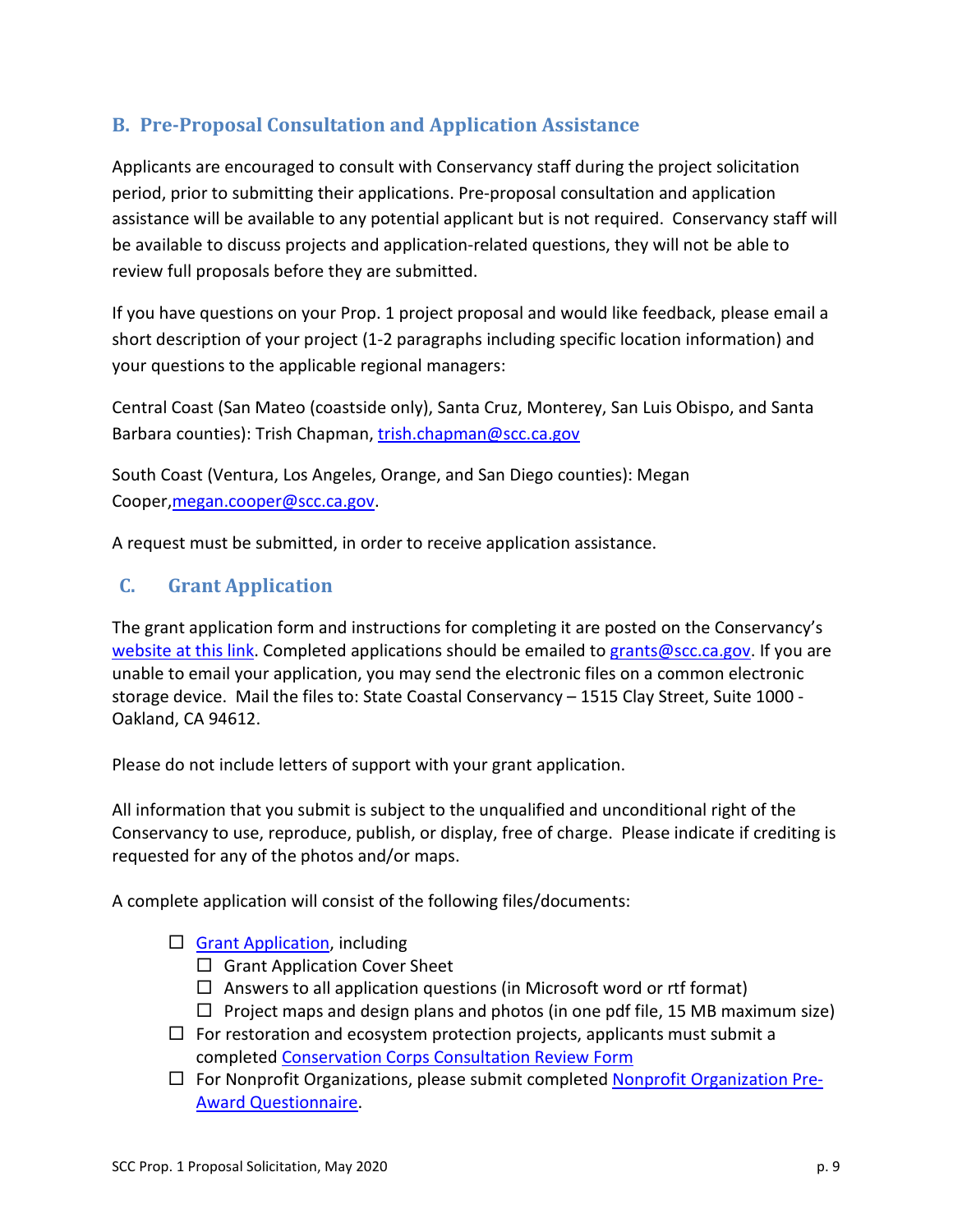The application cover sheet requires the latitude and longitude of the project. This is easily obtained by opening Google Maps and right clicking on the project location. The cover sheet also asks whether the project is located in a Disadvantaged Community. This information can be obtained from [DWR's mapping site.](http://www.water.ca.gov/irwm/grants/resources_dac.cfm)

The application requires the following additional information:

- **A. Project Scope** Provide a clear, detailed description of the project proposed for Conservancy funding. The project description should include the following sections:
	- 1. **Need for the project.** Describe the specific problems, issues, or unserved needs the project will address.
	- 2. **Goals and objectives.** The goals and objectives should clearly define the expected outcomes and benefits of the project.
	- 3. **Project Description.** A brief description of what the project will accomplish and the specific work that will be done.
	- 4. **Future Phases**. For planning projects or other projects where future phases are critical to project success, explain the strategy for funding and implementing the future construction phase(s).
	- 5. **Site Description.** Describe the project site or area, including site characteristics that are tied to your project objectives (i.e.: for acquisition of habitat, describe current vegetation assemblages, condition of habitats, known wildlife migration corridors, etc.). When relevant, include ownership and management information.
	- 6. **Specific Tasks.** Identify the specific tasks that will be undertaken and the work that will be accomplished for each task.
	- 7. **Work Products.** List the specific work products or other deliverables that the project will result in.
	- 8. **Measuring Success.** For projects involving restoration, enhancement, construction or land acquisition, describe the plan for monitoring, evaluating and reporting project effectiveness, and implementing adaptive management strategies if necessary. Who will be responsible for funding and implementing ongoing management and monitoring?

Planning projects should include discussion of how success will be measured. Development of a monitoring program should be included as part of the project planning, including preliminary identification of what would be monitored to assess success of the future project and how monitoring will be implemented. Planning projects should also include identification of how to measure success of the plan, such as:

• Commitment of an important partner to participate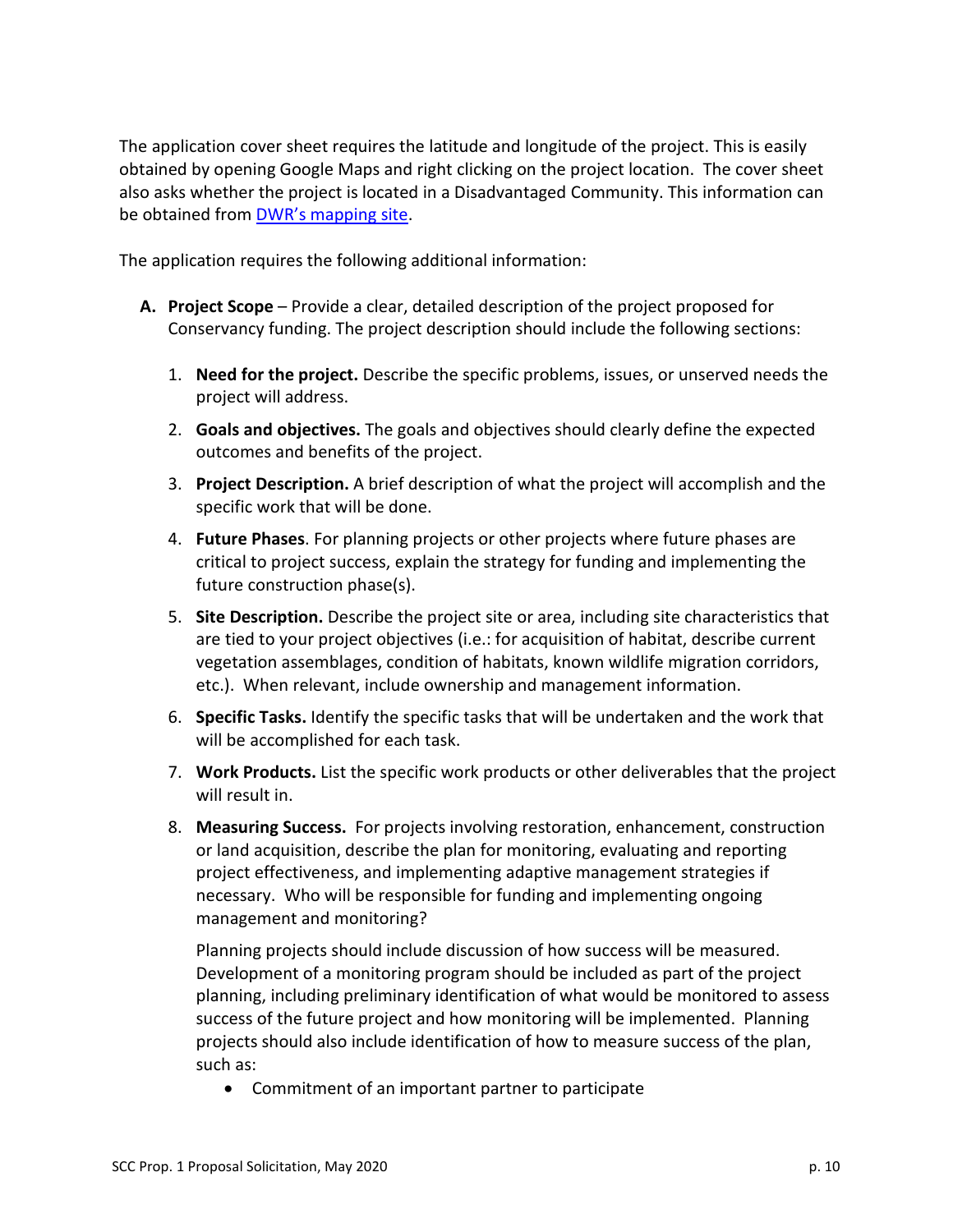- Securing funds for construction
- Securing permits
- Resolution of conflict issues
- 9. **Project Maps and Graphics**. Provide the following project graphics with your application. Project maps and design plans should be combined into one pdf file with a maximum size of 10MB. Project photos should be provided in jpg format.
	- **Regional Map** -- Clearly identify the project's location in relation to prominent area features and significant natural and recreational resources, including regional trails and protected lands.
	- **Site-scale map** Show the location of project elements in relation to natural and man-made features on-site or nearby. Any key features discussed in project description should be shown.
	- **Design Plan** Construction projects should include one or more design drawings or graphics indicating the intended site improvements.
	- **Site Photos** One or more clear photos of the project site.

**10. Permits.** List of required permits and their status.

- **B. Preliminary Budget and Schedule –** The preliminary budget and schedule must include a line item for every task identified in the project description. For each task, applicants should provide the estimated completion date, estimated total cost of the task, amount requested from the Conservancy, and amount that will be provided by other funding sources. The task list in the Preliminary Budget and Schedule must match the task list provided in the project description. Please indicate the source of matching funds included in the budget. In the Budget Justification, explain the rationale for the task budget. This section can include the source of cost estimates, any unusual budget items, and/or a summary of costs used to calculate the estimated task budget. Please see additional guidance in the Grant Application document.
- **C**. **Proposition 1 Additional Information** These questions are for applicants for Proposition 1 funding to help reviewers determine how well the application meets the specific Proposition 1 evaluation criteria.
- **D. Conservation Corps Consultation -** For restoration and ecosystem protection projects, Proposition 1 requires that the grantee use state and local conservation corps services if feasible. Grantees must submit a completed [Corps Consultation Review Form.](http://scc.ca.gov/files/2018/12/2018-Corps-Prop-1-Consultation-Process-and-Form-Rev.-12-2018.pdf)
- **E. Nonprofit Organization Pre-Award Questionnaire -** For Nonprofit Organizations, please submit completed [Nonprofit Organization Pre-Award Questionnaire](https://scc.ca.gov/files/2019/07/SCC_Grant_Appl-NPO_PreAwardQuestionnaire.pdf) (https://scc.ca.gov/files/2019/07/SCC\_Grant\_Appl-NPO\_PreAwardQuestionnaire.pdf). The Conservancy requires nonprofit grantees to submit this questionnaire to help flag any potential issues with accounting and record keeping before the grantee begins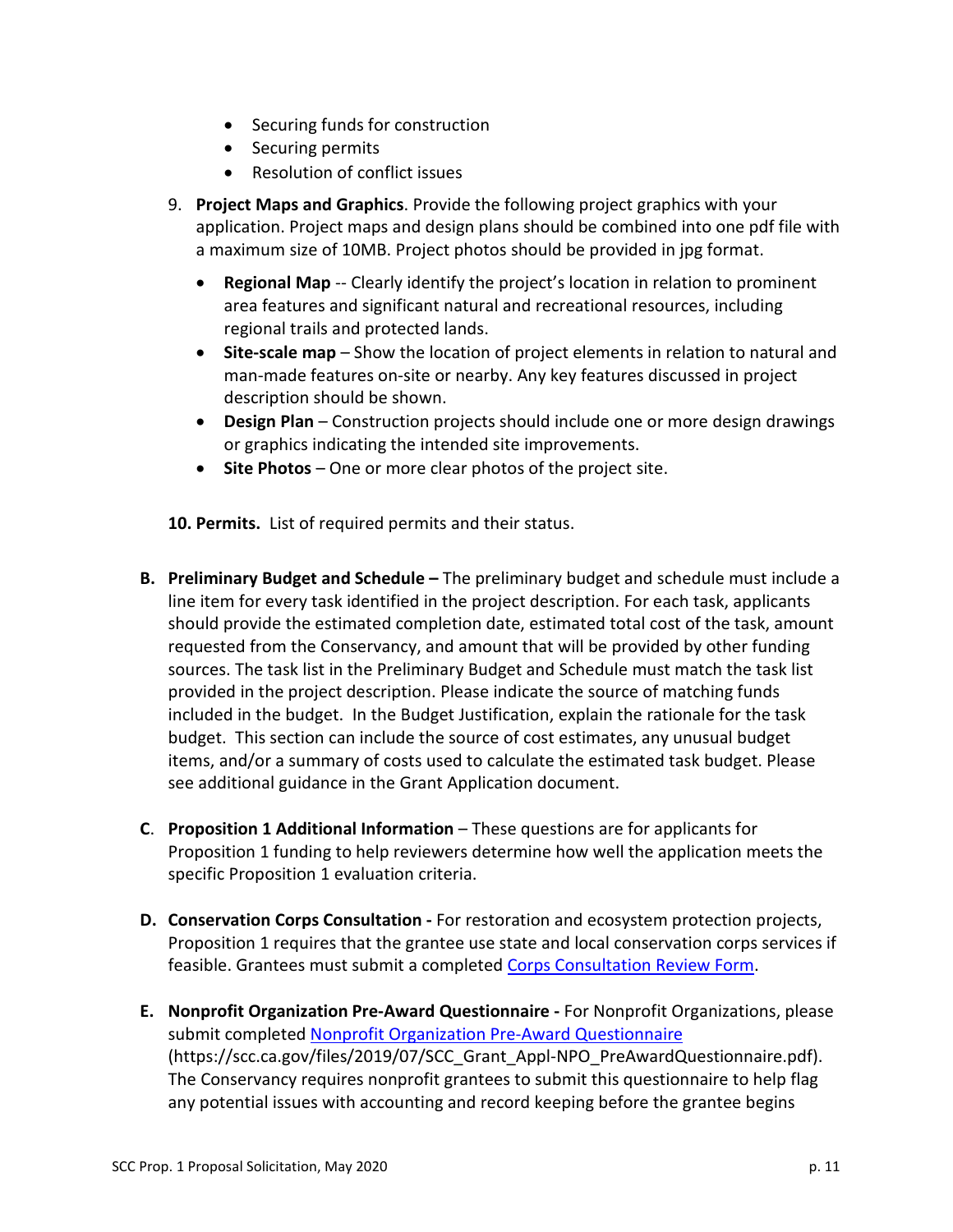work. Technical assistance may be available to help grantees meet all of the state's accounting requirements. If your organization submitted this questionnaire to the Conservancy in the past 24 months, you can skip this step, please just tell us the date it was last submitted.

#### <span id="page-14-0"></span>**G. Application Review Period**

The Conservancy expects that it will take an average of six months from application submittal to Conservancy board approval and at least one additional month for execution of the grant agreement.

#### <span id="page-14-1"></span>**H. Grant Awards**

Grants will be awarded once a project is approved by the Coastal Conservancy Board at a public meeting. Conservancy staff will determine which qualified applications to recommend to the Conservancy Board for funding and the amount of funding, taking into account: the project's score relative to other eligible projects, the total amount of funding available for Proposition 1 projects, the urgency of the project relative to other eligible projects, the Conservancy's Strategic Plan, and the application of the Conservancy's Required and Additional Project Selection Criteria.

The Conservancy typically holds five public meetings per calendar year. Each year's meeting schedule is published on the Conservancy's website. The agenda for each public meeting will be published on the Conservancy's website ten days in advance of the meeting. Conservancy staff will prepare a report for each proposed grant presented to the Conservancy Board at a public meeting. The staff report will describe the project and explain how the project is consistent with the Conservancy's enabling legislation, the Conservancy Program Guidelines, the Conservancy's Strategic Plan and the evaluation criteria in these Proposition 1 Grant Program Guidelines.

#### <span id="page-14-2"></span>**V. Application Evaluation and Scoring**

#### <span id="page-14-3"></span>**A. Application Screening**

Grant applications will be initially reviewed for completeness. Incomplete grant applications will be returned to the applicant. Grantees may choose to complete the application and resubmit. Conservancy staff will screen complete grant applications to ensure that:

- The project meets at least one of the Chapter 6 Purposes of Proposition 1;
- The project is consistent with the Conservancy's [Strategic Plan](http://scc.ca.gov/files/2018/01/CoastalConservancy_StrategicPlan_2018_2022.pdf) and required project [selection criteria;](http://scc.ca.gov/grants/project-selection-criteria/)
- The project consists of work that is eligible for bond funds under the General Obligation Bond Law;
- The grantee is an eligible entity;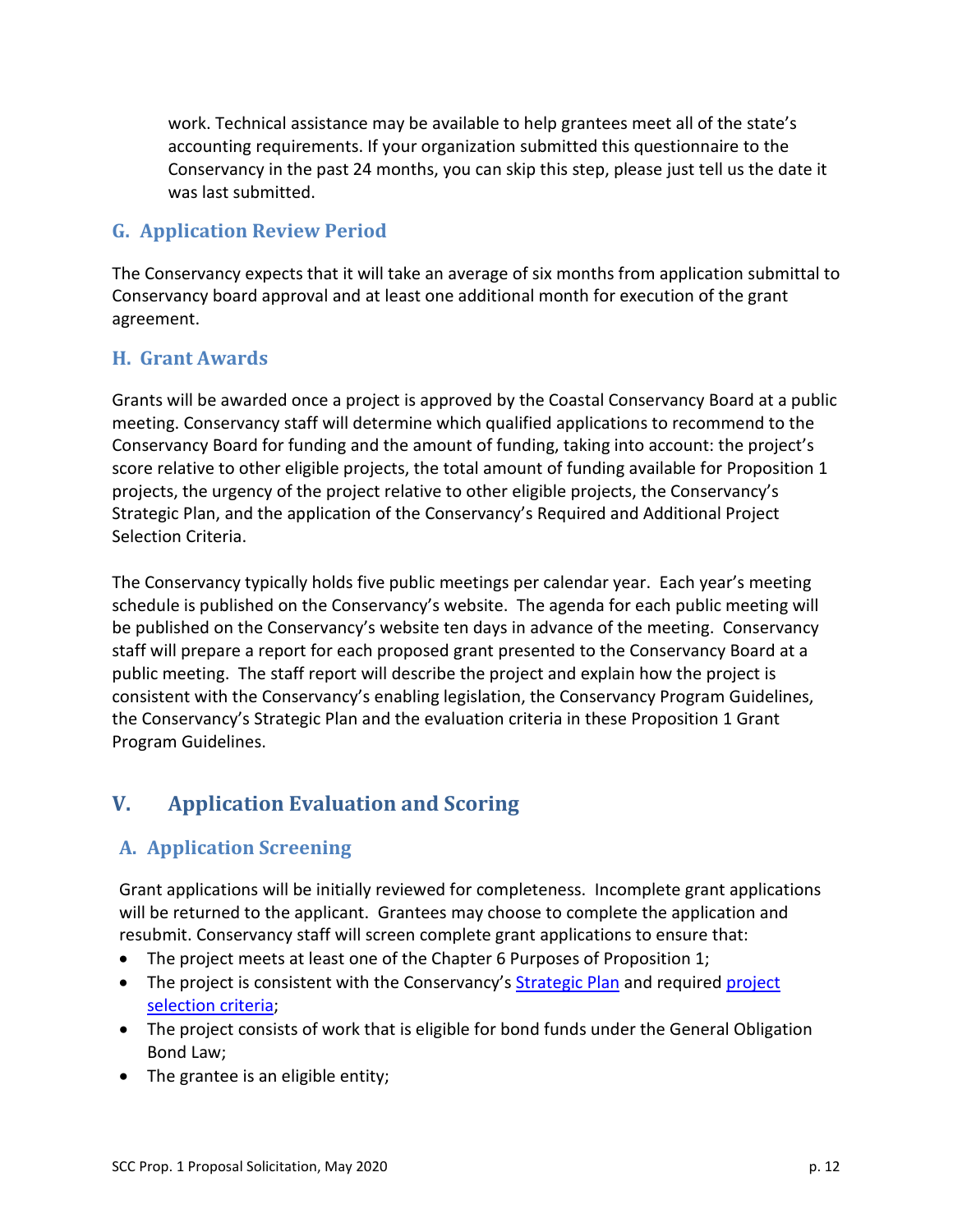• For restoration and ecosystem protection projects, the grantee has consulted with the state and local conservation corps and included their services if feasible. Grantees must submit a completed [Corps Consultation Review Document.](http://scc.ca.gov/files/2018/12/2018-Corps-Prop-1-Consultation-Process-and-Form-Rev.-12-2018.pdf)

Applications that do not pass the screening process will not proceed to the scoring process. The Conservancy has discretion to either return the application or assist the applicant with gathering additional information and modifying the proposal to enable the application to pass the screening process.

#### <span id="page-15-0"></span>**B. Scoring**

Complete grant applications that have passed the screening process will be evaluated and scored using the Evaluation Scoring Criteria set forth below. An application must achieve an average score of 75 or better to qualify for a grant.

Complete applications that have passed the screening process will be reviewed and scored by a minimum of three professionals with relevant expertise. Reviewers may include state and federal agency staff and others with relevant expertise, including consultants and academics. All reviewers other than SCC staff will be required to document that they do not have a conflict of interest in reviewing any proposals. If there is a significant discrepancy in the scoring by the three reviewers, additional reviewers may score the proposal. The average score will be the average of all reviews.

#### <span id="page-15-1"></span>**C. Evaluation Scoring Criteria:**

| <b>Criteria</b>                                                                                        | <b>Points</b> |
|--------------------------------------------------------------------------------------------------------|---------------|
| The extent to which the project achieves one or more of the purposes of<br>Chapter 6 of Proposition 1. |               |
| To receive the maximum points, the proposal must demonstrate outstanding                               | 15            |
| achievement of one purpose or very good achievement of multiple purposes. The                          |               |
| purposes are listed in Chapter 6 of Proposition 1.                                                     |               |
| The extent to which the application includes a complete, reasonable and well                           | 15            |
| thought out proposed scope of work, budget and schedule.                                               |               |
| The extent to which the project provides multiple benefits.                                            |               |
| Multiple benefits include (but are not limited to) the following:                                      |               |
| Restores or protects ecosystem processes                                                               |               |
| Increases resiliency to climate change<br>$\bullet$                                                    | 10            |
| Benefits State or Federally listed species<br>$\bullet$                                                |               |
| Increases water sustainability by reducing demand, increasing supply, or                               |               |
| other methods                                                                                          |               |
| Provides educational opportunities                                                                     |               |
| The extent to which the project benefits a disadvantaged community as defined                          |               |
| in the Water Code $\S$ 79702(j).                                                                       |               |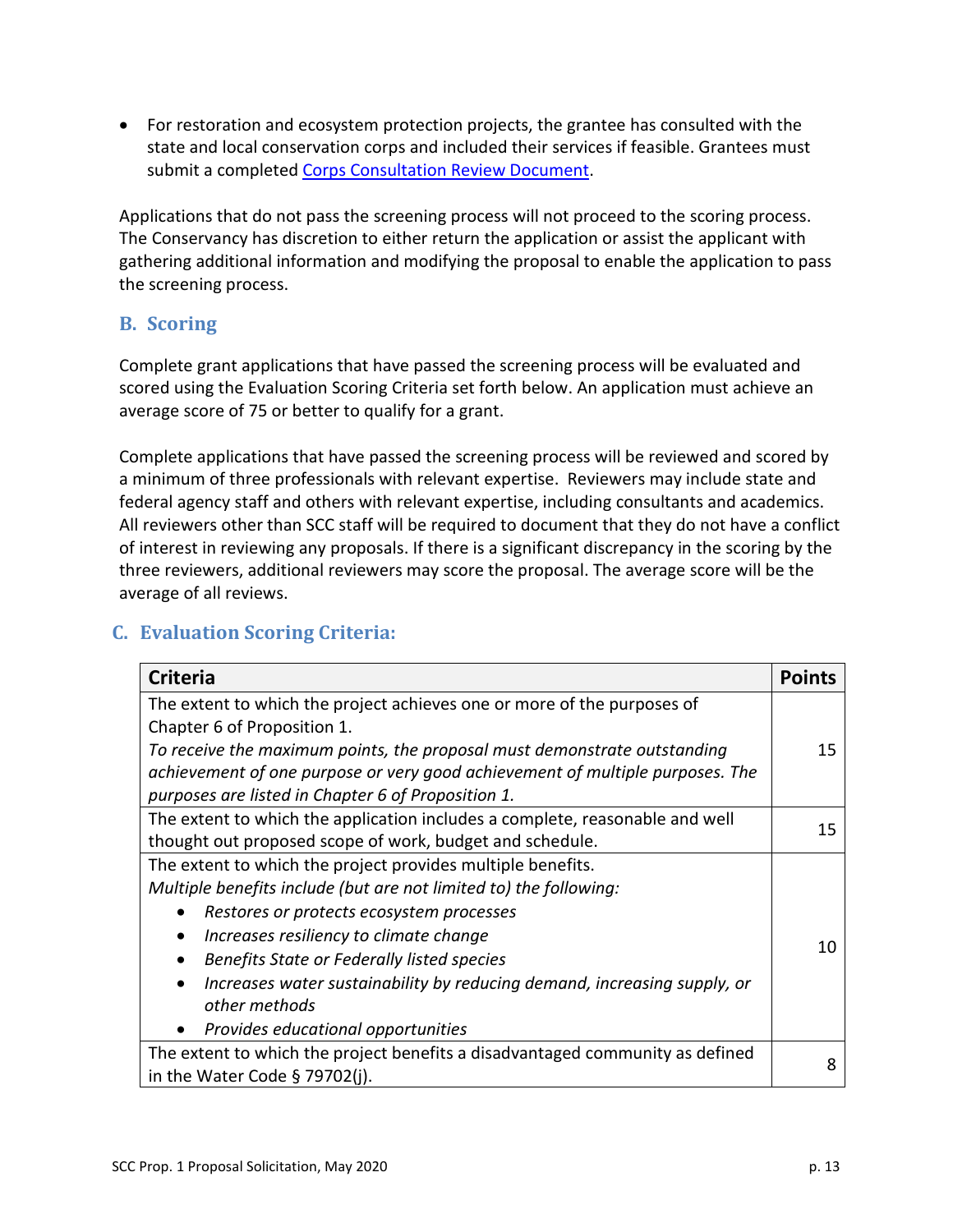| <b>Criteria</b>                                                                   | <b>Points</b> |  |
|-----------------------------------------------------------------------------------|---------------|--|
| To receive the maximum points, the proposal must be located in and provide        |               |  |
| tangible benefits to a disadvantaged community. Scoring considerations include:   |               |  |
| Is the project located in a disadvantaged community?                              |               |  |
| Will the project directly benefit a disadvantaged community through<br>$\bullet$  |               |  |
| employment, job training, education, improvement to quality of life,              |               |  |
| capacity building, other?                                                         |               |  |
| The extent to which the project promotes and implements the Conservancy's         |               |  |
| Strategic Plan, the California Water Action Plan, other state plans and policies, |               |  |
| and relevant regional water plans.                                                | 8             |  |
| Applicants are encouraged to list specific priorities from the Conservancy's      |               |  |
| Strategic Plan and other state plans.                                             |               |  |
| The extent to which the applicant demonstrates experience successfully            |               |  |
| implementing similar projects or demonstrates appropriate and necessary           | 8             |  |
| partnerships to complete the project.                                             |               |  |
| The extent to which the applicant demonstrates that project goals have            |               |  |
| community support.                                                                |               |  |
| Does the proposal show that there has been meaningful and appropriate             |               |  |
| community outreach or engagement?                                                 |               |  |
| Does the proposal have the participation or direct engagement from the            | 8             |  |
| community (as participants in the project, on a working group, etc.)?             |               |  |
| Community is not limited to neighbors or local area. It could also mean           |               |  |
| the community of wetland restoration stakeholders, support from other             |               |  |
| entities, etc.                                                                    |               |  |
| Whether the project is consistent with best available science. Examples could     |               |  |
| include:                                                                          |               |  |
| Project employs best management practices as identified by a credible             |               |  |
| organization                                                                      |               |  |
| Project is based on existing planning document prepared with input from           |               |  |
| relevant technical experts or project was developed with input from               |               |  |
| relevant technical experts                                                        | 8             |  |
| Applicant has consulted with relevant State and Federal agencies                  |               |  |
| Scientific assumptions or underpinnings of project are explained in               |               |  |
| proposal                                                                          |               |  |
| Plan will incorporate input from relevant technical experts                       |               |  |
| Scientific methodology is summarized in proposal                                  |               |  |
| The extent to which the project leverages the resources of private, federal or    |               |  |
| local funding sources. Projects that have at least 25% matching funds will        |               |  |
| receive 3 points. Projects with greater than 50% matching funds will receive 5    |               |  |
| points.                                                                           |               |  |
| The extent to which the applicant demonstrates a clear and reasonable method      | 5             |  |
| for measuring and reporting the effectiveness of the project.                     |               |  |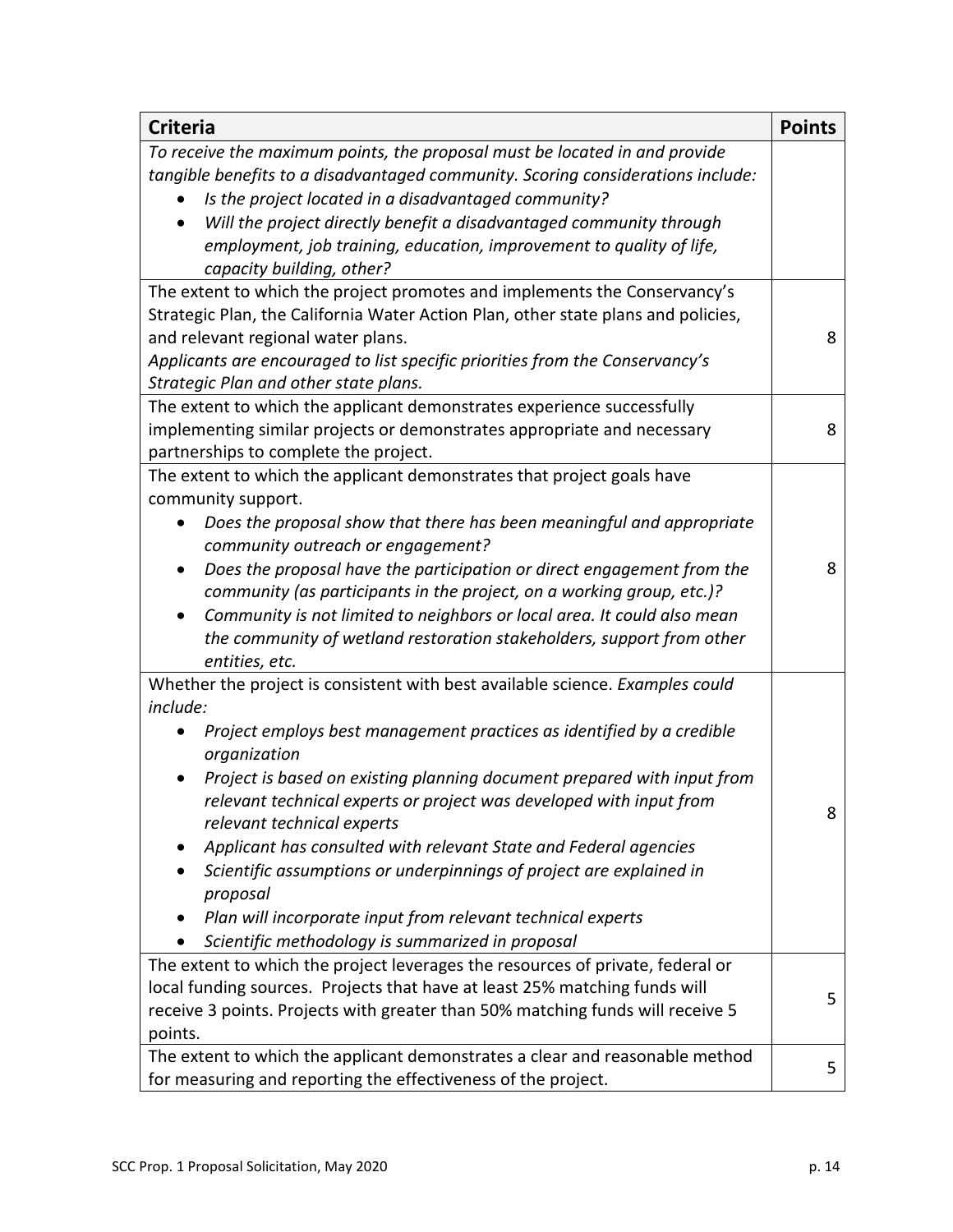| <b>Criteria</b>                                                                                                                                                                                                                                                                                                                                                                                                                                                                                                                                                                                                                                                      |     |
|----------------------------------------------------------------------------------------------------------------------------------------------------------------------------------------------------------------------------------------------------------------------------------------------------------------------------------------------------------------------------------------------------------------------------------------------------------------------------------------------------------------------------------------------------------------------------------------------------------------------------------------------------------------------|-----|
| Proposal clearly explains what will be measured (metrics) to demonstrate<br><b>SUCCESS</b><br>It is clear how metrics will show that the project achieved its objectives<br>There is a clear plan for monitoring and/or reporting<br>Planning projects should include discussion of how success will be measured.<br>Development of a monitoring program should be included as part of the project<br>planning, including preliminary identification of what would be monitored to<br>assess success of the future project and how monitoring will be implemented.<br>Planning projects should also include identification of how to measure success of<br>the plan. |     |
| The extent to which the project employs innovative or appropriate technology or<br>practices.                                                                                                                                                                                                                                                                                                                                                                                                                                                                                                                                                                        | 5   |
| The extent to which the project will deliver sustainable outcomes in the long-<br>term.                                                                                                                                                                                                                                                                                                                                                                                                                                                                                                                                                                              | 5   |
|                                                                                                                                                                                                                                                                                                                                                                                                                                                                                                                                                                                                                                                                      | 100 |
| <b>Bonus Points</b>                                                                                                                                                                                                                                                                                                                                                                                                                                                                                                                                                                                                                                                  |     |
| Matching funds >100%                                                                                                                                                                                                                                                                                                                                                                                                                                                                                                                                                                                                                                                 | 5   |

#### <span id="page-17-0"></span>**VI. Additional Information**

#### <span id="page-17-1"></span>**A. Available Funding**

The Conservancy expects to have about \$3 million in funding available for Central California and \$2 million in funding available for Southern California.

#### <span id="page-17-2"></span>**B. Additional Project Considerations**

Agencies acquiring land may use the Natural Heritage Preservation Tax Credit Act of 2000 (Division 28 of the Public Resources Code. Water Code Section 79711(h)).

Where appropriate, grantees will be required to provide signage informing the public that the project received Proposition 1 funding. This requirement will be addressed in the grant agreement.

In administering Proposition 1 funds, the Conservancy will take into account the state's policy that every human being has a right to "safe, clean, affordable, and accessible water adequate for human consumption, cooking, and sanitary purposes" (Water Code Sec. 106.3).

#### <span id="page-17-3"></span>**C. Typical Grant Agreement Terms**

Once the Conservancy has approved a grant at a public meeting, Conservancy staff will prepare a grant agreement setting forth the terms and conditions of the grant. The grantee must sign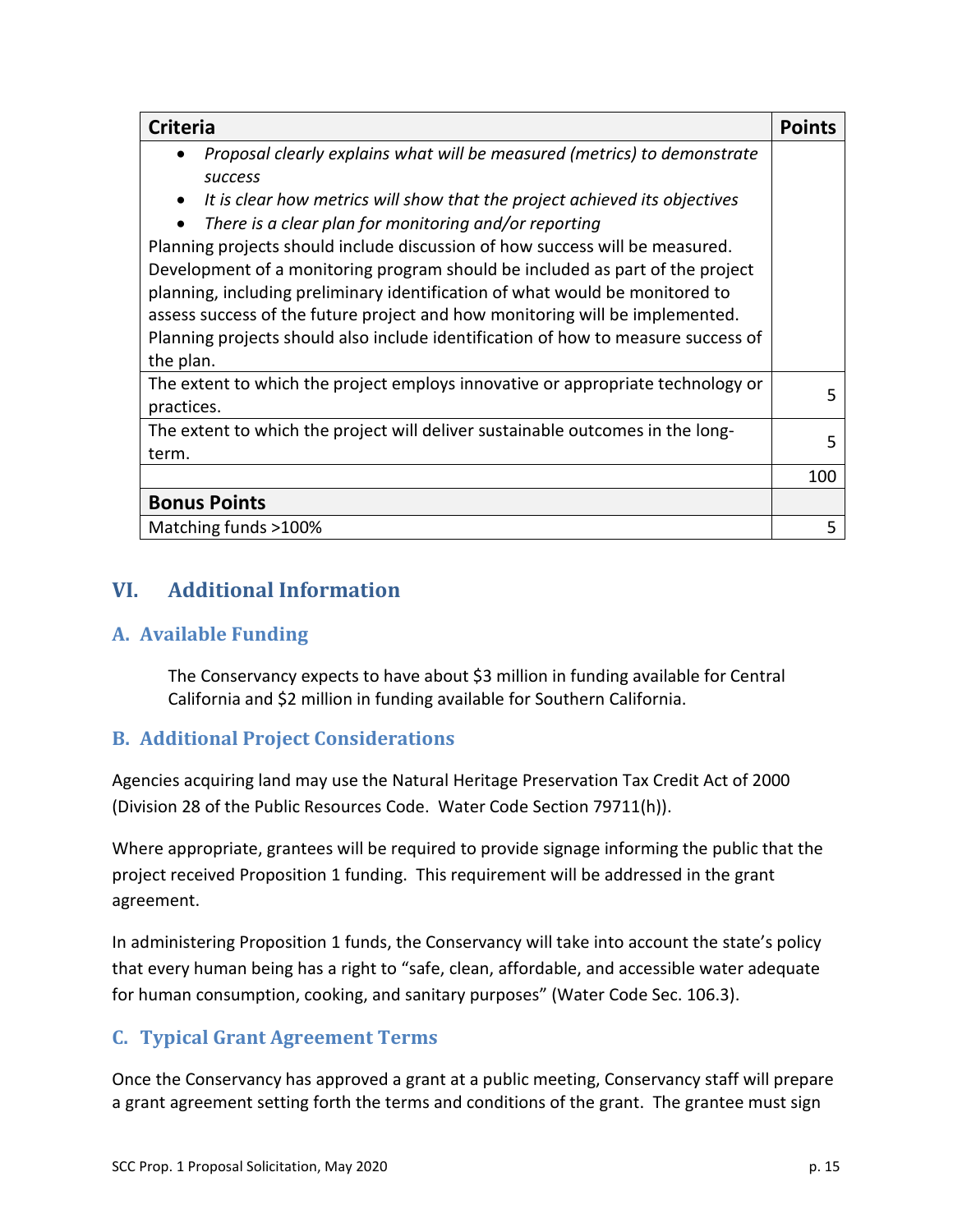the grant agreement and comply with all its conditions in order to receive funds. The typical terms of a Conservancy grant agreement can be found at this [link](https://scc.ca.gov/files/2019/04/Typical-Grant-Agreement-Terms.pdf) and found below. Preparation and finalization of a Grant Agreement usually takes at least three weeks. Five copies of the Grant Agreement are sent to the grantee for signatures, and all five must be sent back to the Conservancy. The Executive Officer signs each copy and one fully executed copy is sent back to the grantee.

It is important that the person administering the project for the grantee be familiar with the procedures and requirements of the Grant Agreement. There are several steps and requirements for grantees receiving Coastal Conservancy funding. To help prospective grantees understand the process, listed below are the typical requirements for receiving funds from the State Coastal Conservancy. It may be useful for the grantee to arrange a meeting with the Conservancy Project Manager early in the project to review the Grant Agreement conditions.

The Grant Agreement describes these and other requirements in greater detail and will be the controlling document. If there are any questions about the Grant Agreement, discuss them with the Conservancy Project Manager*. Close review of and compliance with the Grant Agreement is essential and is the grantee's responsibility.*

#### **Typical Conditions and Requirements of Conservancy Grants**

- The Conservancy usually limits overhead to 15% of the total grant amount.
- Expenses incurred before the Grant Agreement with the Conservancy is executed cannot be billed to the grant.
- All Conservancy grantees should expect to be audited by the State of California. It is the grantees responsibility to maintain all necessary records to substantiate and document all payments made pursuant to a Conservancy grant. If a grantee cannot provide adequate records when they are audited, they may be required to repay grant funds.
- The Conservancy typically reimburses grantees for expenses after they are incurred. This means the grantee will have to cover the costs of the project between the time the expenses are incurred and when they get paid by the Conservancy. It typically takes about 6 weeks between the time an invoice is received at the Conservancy and the payment is received by the grantee.
- 5% of each payment is typically withheld until the project has been completed.
- Grantees are typically required to maintain general liability, automobile, and other forms of insurance during the term of the grant agreement. The Conservancy usually requires a minimum of \$2 million in general liability insurance.
- Bonding is typically required for 100% of construction subcontractor costs for contracts over \$20,000.
- Grantees are typically responsible for operation, maintenance and monitoring of completed projects for 20 years.